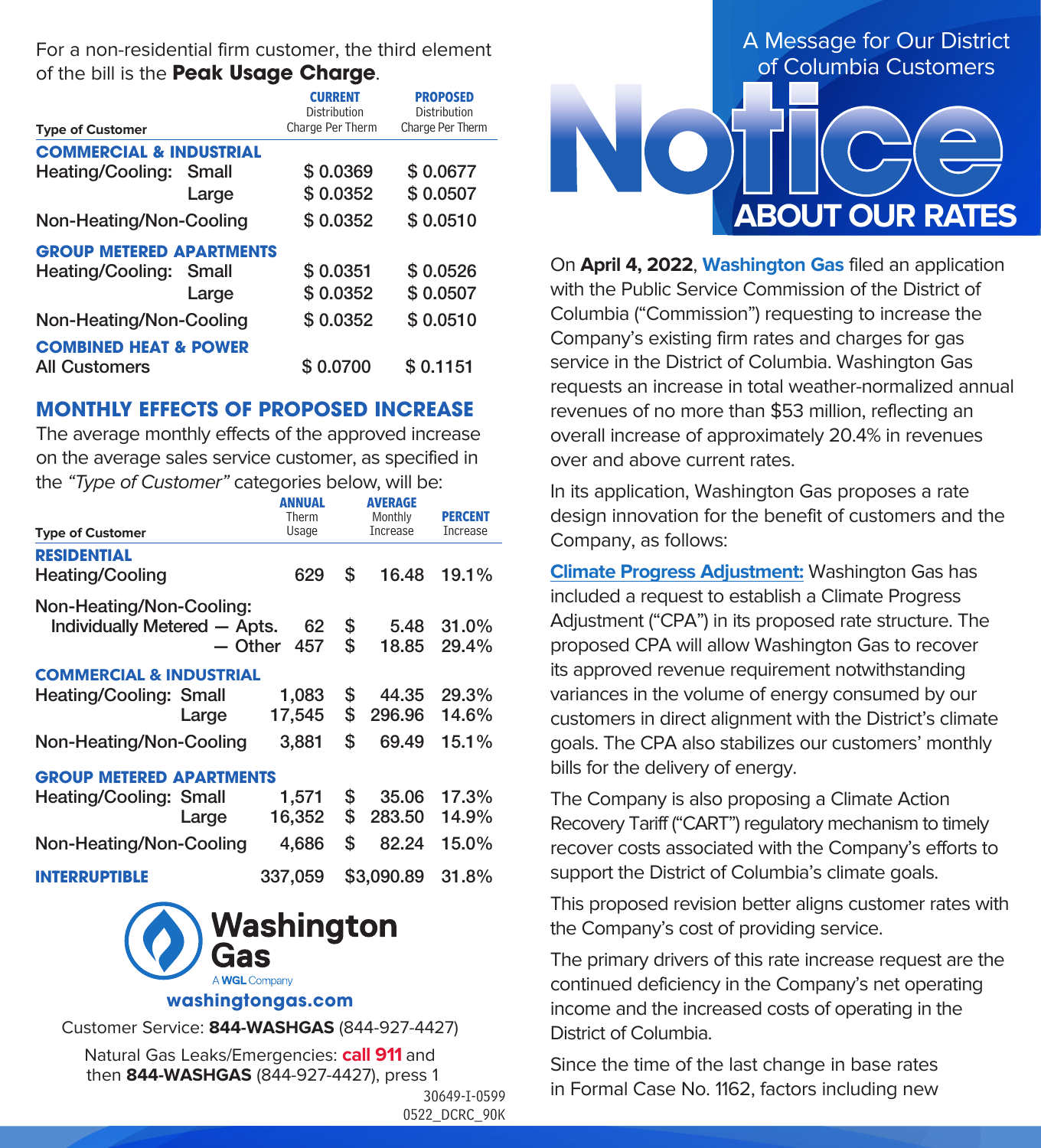investments in our infrastructure, general inflation, employee-related costs, increased costs related to the Company's obligation to provide safe and reliable service, and regulatory requirements have contributed to the rising costs that necessitate a request for a rate increase. The Company now requests authority to include those prudently-incurred costs in rates.

If the Company's application with the Commission is approved, the increased cost to the average Washington Gas residential heating customer in the District of Columbia would be approximately \$16.48 per month. The exact increase depends on a customer's actual usage and the rate schedule under which the customer receives service.

Washington Gas proposes the changes to its tariff be implemented February, 2023. Any increase resulting from the Company's request must have the approval of the Commission.

## **COMPARISONS OF CURRENT AND PROPOSED CHARGES**

Unless otherwise noted, the comparisons of current and proposed charges below apply to "firm customers," which are those who receive continuous natural gas service, without interruption, except in the event of an emergency. The changes noted below do not affect the Purchased Gas Charge ("PGC"), a direct pass-through cost paid by Washington Gas sales service customers (those who purchase natural gas directly from Washington Gas).

The first key element of a customer's bill is the **Customer Charge**, which covers certain costs of providing customer service, such as maintenance and repair of customer gas lines, meter reading, billing and other items. The current and proposed charges are:

| <b>Type of Customer</b>                                          | <b>CURRENT</b><br>Monthly Customer<br>Charge | <b>PROPOSED</b><br>Monthly Customer<br>Charge |
|------------------------------------------------------------------|----------------------------------------------|-----------------------------------------------|
| <b>RESIDENTIAL</b><br>Heating/Cooling                            | \$15.05                                      | \$18.80                                       |
| Non-Heating/Non-Cooling:<br>Individually Metered - Apts. \$10.90 |                                              | \$14.75                                       |
|                                                                  | $-$ Other \$12.30                            | \$16.65                                       |

|                                              |       | <b>CURRENT</b><br><b>Monthly Customer</b> | <b>PROPOSED</b><br>Monthly Customer |  |
|----------------------------------------------|-------|-------------------------------------------|-------------------------------------|--|
| <b>Type of Customer</b>                      |       | Charge                                    | Charge                              |  |
| <b>COMMERCIAL &amp; INDUSTRIAL</b>           |       |                                           |                                     |  |
| Heating/Cooling:                             | Small | \$27.20                                   | \$36.75                             |  |
|                                              | Large | \$63.70                                   | \$79.65                             |  |
| Non-Heating/Non-Cooling                      |       | \$25.90                                   | \$32.40                             |  |
| <b>GROUP METERED APARTMENTS</b>              |       |                                           |                                     |  |
| Heating/Cooling:                             | Small | \$25.90                                   | \$32.40                             |  |
|                                              | Large | \$63.70                                   | \$79.65                             |  |
| Non-Heating/Non-Cooling                      |       | \$25.90                                   | \$32.40                             |  |
| <b>INTERRUPTIBLE</b><br><b>All Customers</b> |       | \$110.00                                  | \$137.50                            |  |
| <b>COMBINED HEAT &amp; POWER</b>             |       |                                           |                                     |  |
| <b>All Customers</b>                         |       | \$312.50                                  | \$390.65                            |  |

**Distribution Charge** per therm. It is the cost of delivering natural gas through Washington Gas' pipeline system to the customer's home or business and is based on the amount of natural gas the customer uses, stated in "therms" on the bill. The current and approved charges are:

|                                                                             | <b>CURRENT</b><br>Distribution | <b>PROPOSED</b><br>Distribution<br>Charge Per Therm |  |
|-----------------------------------------------------------------------------|--------------------------------|-----------------------------------------------------|--|
| <b>Type of Customer</b>                                                     | Charge Per Therm               |                                                     |  |
| <b>RESIDENTIAL</b><br>All gas used during the billing month                 |                                |                                                     |  |
| Heating/Cooling                                                             | \$0.4542                       | \$0.6971                                            |  |
| Non-Heating/Non-Cooling                                                     | \$0.4076                       | \$0.7227                                            |  |
| Non-Heating/Non-Cooling Other \$ 0.4511                                     |                                | \$0.8317                                            |  |
| <b>COMMERCIAL &amp; INDUSTRIAL</b><br>All gas used during the billing month |                                |                                                     |  |
| Heating/Cooling: Small                                                      | \$0.4135                       | \$0.7582                                            |  |
| Large                                                                       | \$0.4006                       | \$0.5769                                            |  |
| Non-Heating/Non-Cooling                                                     | \$0.3993                       | \$0.5812                                            |  |
| <b>GROUP METERED APARTMENTS</b>                                             |                                |                                                     |  |
| Heating/Cooling: Small                                                      | \$0.4014                       | \$0.6014                                            |  |
| Large                                                                       | \$0.4060                       | \$0.5853                                            |  |
| Non-Heating/Non-Cooling                                                     | \$0.4027                       | \$0.5837                                            |  |
| <b>INTERRUPTIBLE</b><br>All gas used during the billing month               |                                |                                                     |  |
| First 75,000 therms                                                         | \$0.1755                       | \$0.2846                                            |  |
| Over 75,000 therms                                                          | \$0.1619                       | \$0.2774                                            |  |
| <b>COMBINED HEAT &amp; POWER</b>                                            |                                |                                                     |  |
| <b>All Customers</b>                                                        | \$0.0800                       | \$0.1315                                            |  |
|                                                                             |                                |                                                     |  |